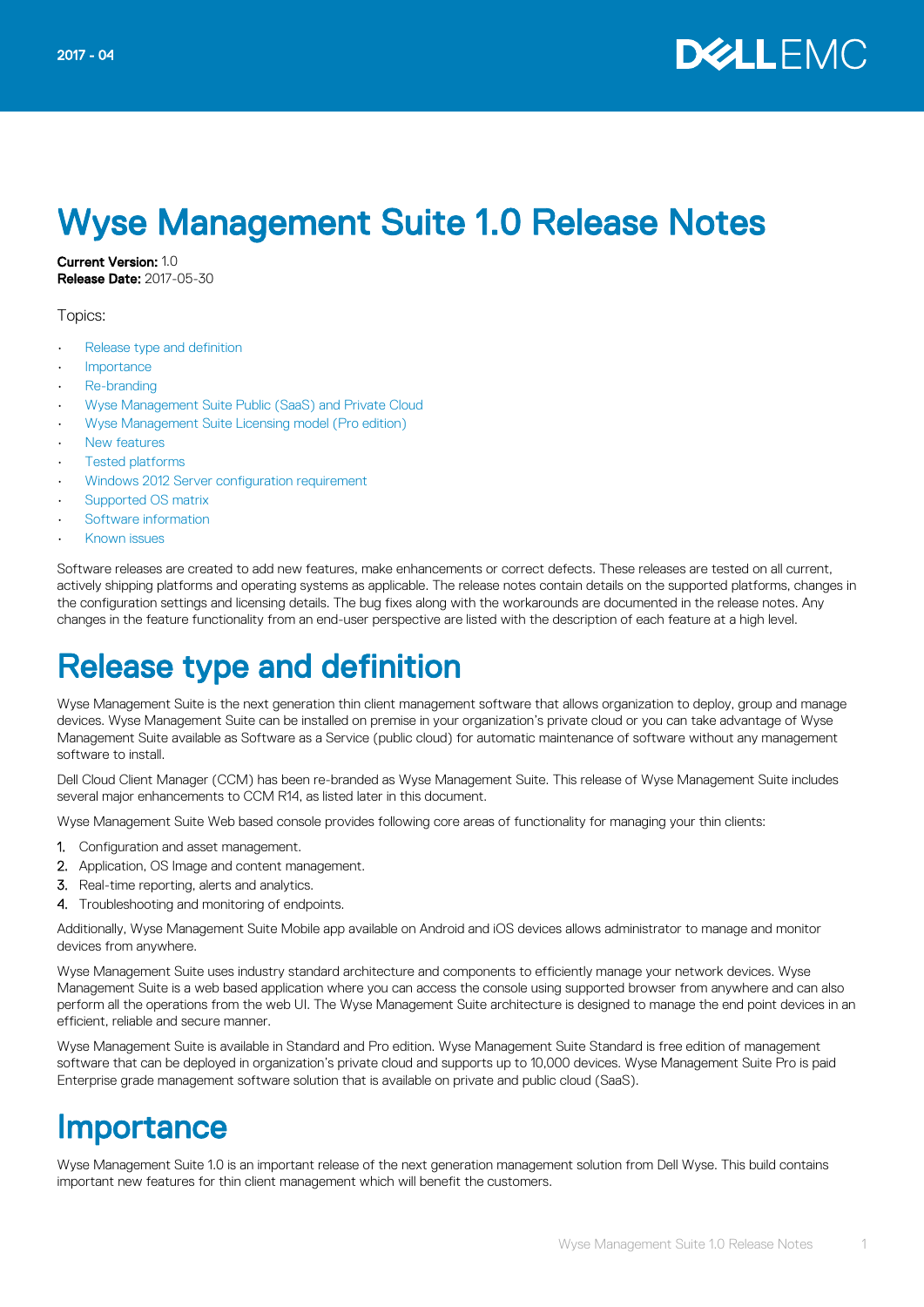<span id="page-1-0"></span>Legacy Cloud Client Manager (SaaS) Device Management Portal is re-branded as Wyse Management Suite, and is an incremental release with additional advanced features for Cloud Client Manager customers. The features are explained in the New features section.

## Re-branding

As part of re-branding the following URLs are updated:

- US Datacenter:
	- [https://us1.cloudclientmanager.com/](HTTPS://US1.CLOUDCLIENTMANAGER.COM/) to [https://us1.wysemanagementsuite.com/](HTTPS://US1.WYSEMANAGEMENTSUITE.COM/)
- EU Datacenter:
	- [https://eu1.cloudclientmanager.com/](HTTPS://EU1.CLOUDCLIENTMANAGER.COM/) to [https://eu1.wysemanagementsuite.com/](HTTPS://EU1.WYSEMANAGEMENTSUITE.COM/)
- Registration Portal:
	- [www.Cloudclientmanager.com](HTTPS://WWW.CLOUDCLIENTMANAGER.COM/) to [www.wysemanagementsuite.com](HTTPS://WWW.WYSEMANAGEMENTSUITE.COM/)

NOTE: Existing CCM customers can use either the old or new URLs to connect to the cloud portal with the existing credentials, to continue to manage the thin clients. There is no impact to the existing thin client deployments.

## Wyse Management Suite Public (SaaS) and Private Cloud

- Wyse Management Suite is available as SaaS (Public cloud) or it can be installed in your organization's corporate network or private cloud, to manage thin clients.
- You can access Public Cloud (SaaS) edition of product by pointing your web browser to following links:
	- US Datacenter: [https://us1.wysemanagementsuite.com/](https://us1.wysemanagementsuite.com/ccm-web)
	- EU Datacenter: [https://eu1.wysemanagementsuite.com/](https://eu1.wysemanagementsuite.com/ccm-web)
- Private cloud edition of the product is available for download from Dell Portal.

## Wyse Management Suite Licensing model (Pro edition)

- Single Wyse Management Suite Pro license can be used to manage devices using Public or Private Cloud.
- Organization administrator has an option to move license seats between its public and private cloud installation.
- As Wyse Management Suite Pro license is subscription based, timely renewals are required for software updates.

#### Table 1. Feature Matrix for each license type

| Features                                                       | <b>Wyse Management Suite</b><br>Standard (free) | <b>Wyse Management Suite P</b><br><b>Private Cloud</b> |
|----------------------------------------------------------------|-------------------------------------------------|--------------------------------------------------------|
| Highly scalable solution to manage thin clients                | Free Up to 10,000 endpoints                     | 50,000 endpoints and more                              |
| Group based management                                         | Yes                                             | Yes                                                    |
| Multi-Level Groups and Inheritance                             | Yes                                             | Yes                                                    |
| Configuration Policy management                                | Yes                                             | Yes                                                    |
| OS Patch and Image management (WES and WTOS)                   | Yes                                             | Yes                                                    |
| View effective configuration at device level after inheritance | Yes                                             | Yes                                                    |
| Application policy management                                  | Yes                                             | Yes                                                    |
| Asset, Inventory & Systems management                          | Yes                                             | Yes                                                    |
| Automatic Device discovery                                     | Yes                                             | Yes                                                    |
| Real-time commands                                             | Yes                                             | Yes                                                    |
| Smart Scheduling                                               | Yes                                             | Yes                                                    |
|                                                                |                                                 |                                                        |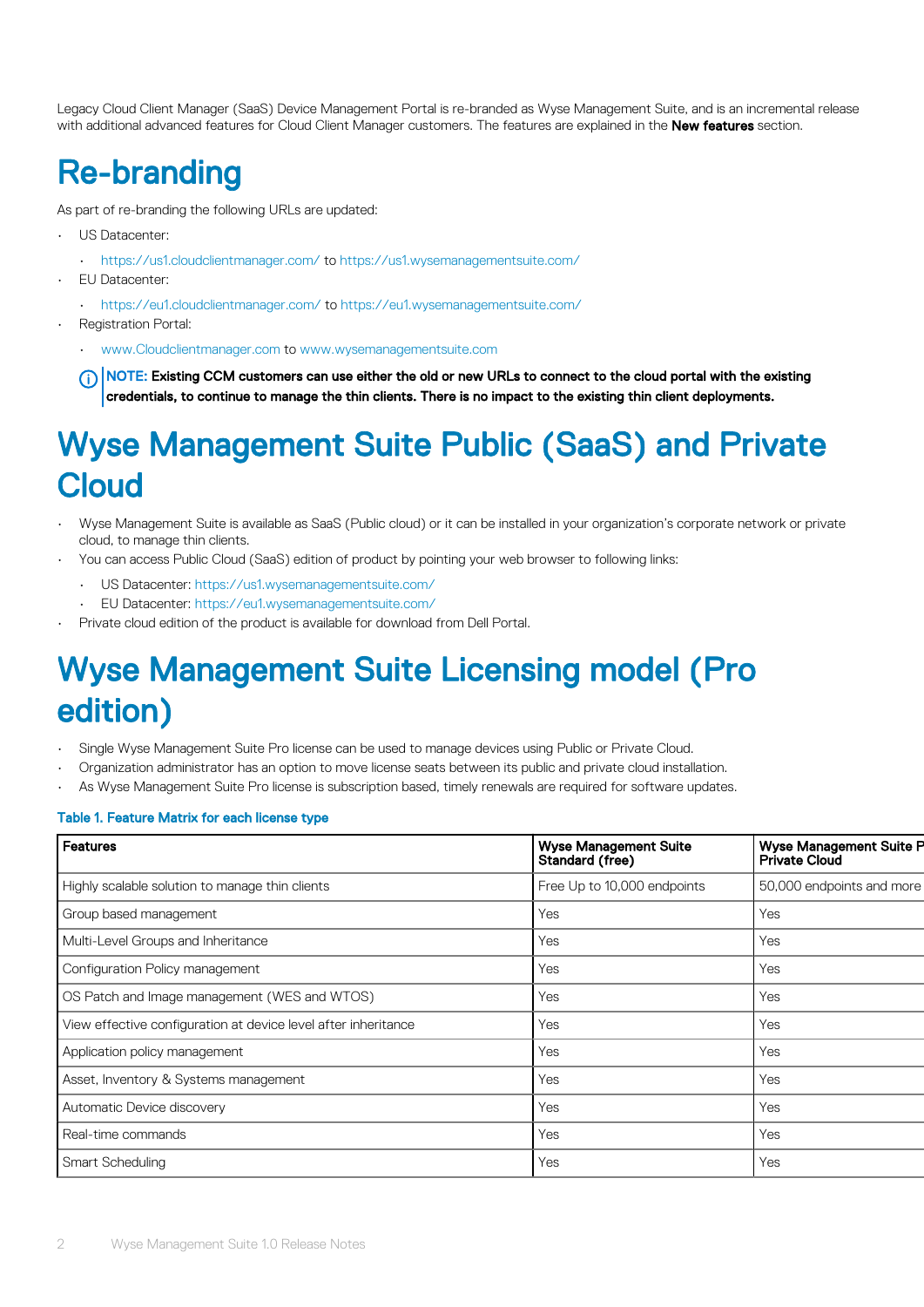<span id="page-2-0"></span>

| <b>Features</b>                                                  | <b>Wyse Management Suite</b><br>Standard (free) | <b>Wyse Management Suite P</b><br>Private Cloud |
|------------------------------------------------------------------|-------------------------------------------------|-------------------------------------------------|
| Alerts, Events and Audit logs                                    | Yes                                             | Yes                                             |
| Secure communication (HTTPS)                                     | Yes                                             | Yes                                             |
| Two-factor authentication                                        | Yes                                             | Yes                                             |
| Manage devices behind firewalls                                  | Limited                                         | Limited                                         |
| Mobile App                                                       | <b>No</b>                                       | Yes                                             |
| Alerts via Email and Mobile app                                  | <b>No</b>                                       | Yes                                             |
| Scripting support for customizing application installation (WES) | <b>No</b>                                       | Yes                                             |
| Bundle Applications to simplify deployment and minimize reboots  | <b>No</b>                                       | Yes                                             |
| Delegated Administration                                         | <b>No</b>                                       | Yes                                             |
| Dynamic group creation and assignment based on device attributes | <b>No</b>                                       | Yes                                             |
| Active directory authentication for role based administration.   | <b>No</b>                                       | Yes                                             |
| Multi-tenancy                                                    | <b>No</b>                                       | Yes                                             |
| <b>Enterprise Grade Reporting</b>                                | <b>No</b>                                       | Yes                                             |
| Multiple repositories                                            | <b>No</b>                                       | Yes                                             |
| Enable/Disable HW ports on supported platforms                   | <b>No</b>                                       | Yes                                             |
| BIOS Configuration on supported platforms                        | No                                              | Yes                                             |

## New features

The following are the new features in this release:

### Private cloud Wyse Management Suite installer

- New, Simple and powerful private cloud installer to install all the required components to run Wyse Management Suite within 5 minutes.
- Wyse Management Suite Installer can be installed on Windows 2012 R2 standard and Windows 2016 Standard servers.
- Private cloud installer deploys all the components required to support the Wyse Management Suite functionality. Following Windows services are installed after successful installation of product:
	- Dell Wyse Management Suite: Tomcat Service Application Server that hosts Wyse Management Suite application.
	- Dell Wyse Management Suite: MariaDB Relational Database for structured data and normalization.
	- Dell Wyse Management Suite: MongoDB No-SQL Database for performance and scalability.
	- Dell Wyse Management Suite: Memcached An application to launch the server faster.
	- Dell Wyse Management Suite: Mosquitto Used for push notifications to devices.
- Installer will configure the local repository to store application and OS Images at the chosen path.

#### Getting started Wizard (Private Cloud)

Getting started wizard allows you to select Licensing model and optionally configure Wyse Management Suite to enable email alerts and import certificate for secure communications.

#### Advanced App Policy Engine

- Installs multiple apps in same policy to avoid excessive system restarts and to satisfy pre-requisite requirements of certain packages.
- Applies App and Image policies to devices based on OS or HW platform types.
- Auto publish app policies for new devices.
- Application installations can be deferred by the end-user for a configurable period of time.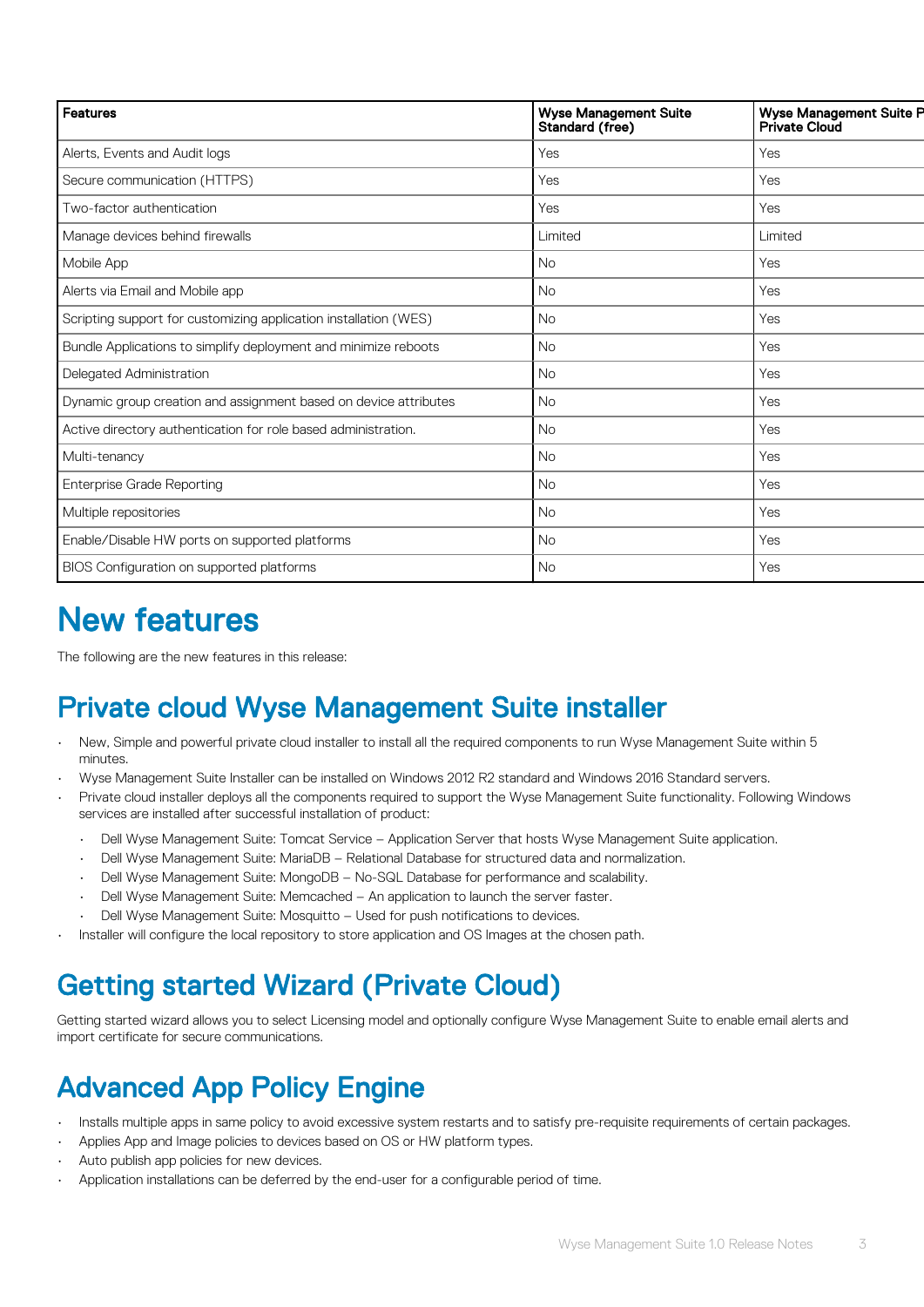#### Wyse Management Suite Mobile App

Wyse Management Suite Mobile app available for Android and iOS devices allows administrator to manage and monitor devices from anywhere in real-time.

Following features are available through Mobile App.

- 1. View Dashboard, Device summary, Alerts, Jobs and Events.
- 2. Execute real time commands.

#### Alerts through Mobile App and Email

- Administrator can configure Wyse Management Suite to receive critical, warning and, informational Alerts through Mobile App and/or Email.
- Admin can set the alert classification for each available alert from the Wyse Management Suite console.

#### Device-Auto grouping capabilities

The administrator can create rules to automatically create groups or assign devices to existing groups, based on device attributes such as subnet, time zone, location, and custom values.

### WES image pull

The administrator can choose to pull OS, BIOS or both OS and BIOS from thin client from Wyse Management Suite Server.

#### (j) NOTE:

- WDA and Merlin should be upgraded on devices.
- Existing customers must update their legacy on-premise gateway to new Wyse Management Suite Repository to use this feature.

#### Wyse Management Suite Repository

- Wyse Management Suite Repository is a new component to store, manage and deploy application and OS images to your thin clients.
- This Wyse Management Suite Repository replaces legacy on-premise gateway.
	- In addition to new features, it is recommended that you replace legacy on premise gateway with Wyse Management Suite Repository for significant performance gains for existing features.
- Please note that you cannot upgrade legacy on-premise gateway to new Wyse Management Suite Repository.
- Supported on Windows 2012 R2 and Windows 2016 standard server.

NOTE: A local repository is automatically created as part of Wyse Management Suite Server installation.

#### ThinOS package deployment from Wyse Management Suite Public Cloud

- Push ThinOS add-on packages over the air from Wyse Management Suite public cloud.
- From Apps and Data > App Inventory > Thin Client, files included in app policies will show as thin client managed apps (app is created when it is selected for the first time on policy page.).

#### BIOS configuration for WES Thin Clients

Wyse Management Suite gives the ability to configure and read BIOS settings for the following platforms:

- Latitude 3460 mobile thin client
- Latitude E7270 mobile thin client
- Wyse 7040 thin client with WES7P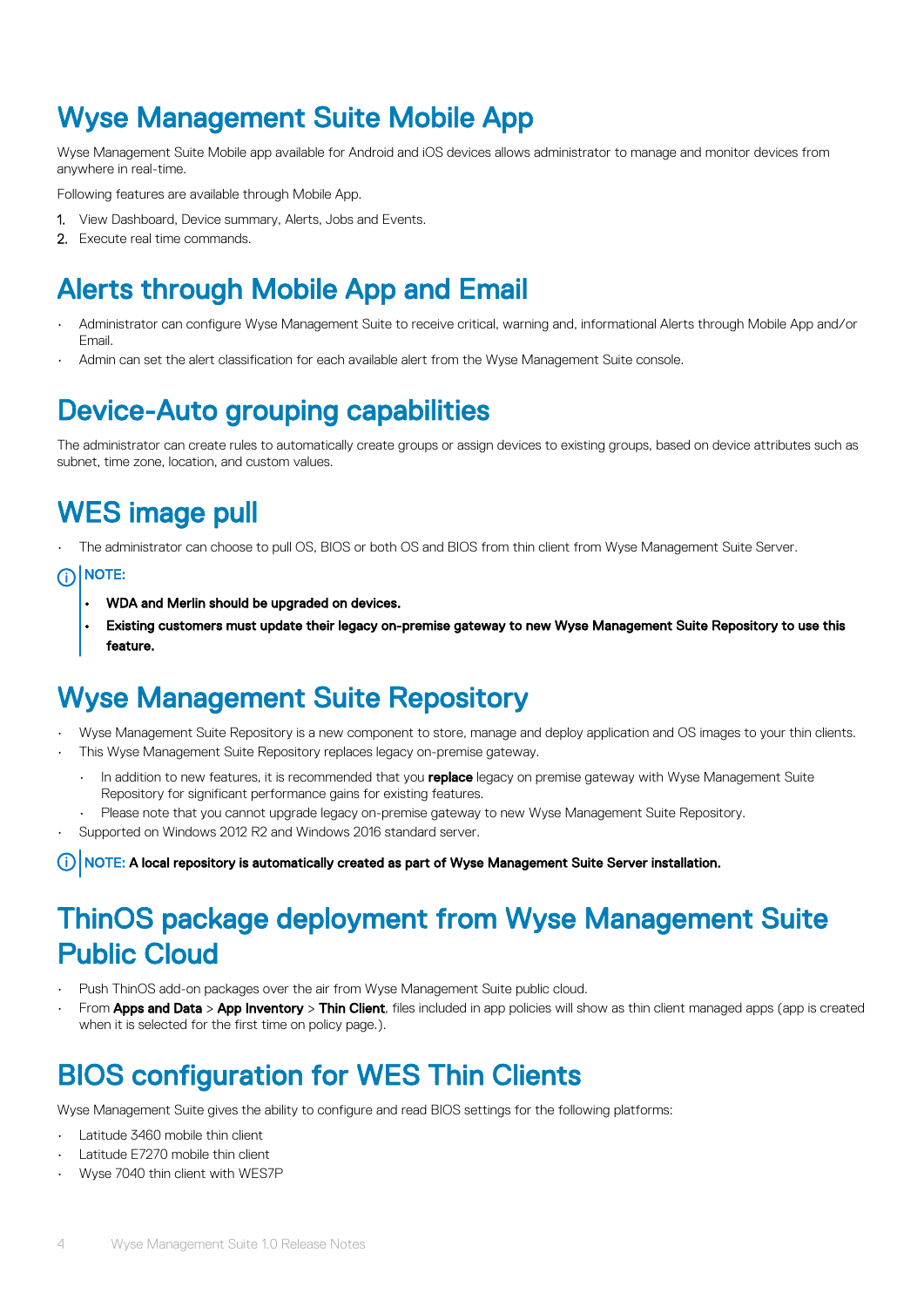NOTE: Dell Command Monitor (DCM) should be installed to support BIOS configurations.

#### Simplified reporting

Ability to view data based on predefined filters and the ability to export predefined canned report. Reports for following information is available:

- Active App policies
- All App policies
- Quarantined devices
- Online devices
- Offline devices
- All devices
- Audit Logs
- **Current Alerts**
- **Alert History**
- Group Policies
- Application Policies
- Remote Connections
- Remote Commands

#### Active Directory integration

Wyse Management Suite supports import of Admin User names from Active Directory, to enable authentication through Active Directory.

#### Wyse Management Suite server Setup from the Portal Admin

Following Server configurations can be done from the setup page:

- Enabling the CA validation
- Updating the SMTP details
- Updating the Domain/Well known certificate Authority details.(.pem and .pfx certificates can be uploaded)
- License can be imported from the Public cloud server.

### WES Image Policy: Apply to new devices

Push new OS image to the thin client automatically during registration and when moved to a different group.

#### Rename thin client

This option allows you to rename your thin clients from Wyse Management Console.

### Device Lockdown Capabilities

This feature allows admin to configure the WES thin clients by enabling and disabling the following options:

- Disable/Enable USB Storage Device Access
- Disable/Enable Print Screen
- Disable/EnableTask Manager

#### Show device offline/online status

- Admin can filter devices by the online/offline status from the Device page.
- Admin can view the online/offline status from the device details page.
- Admin can export the online/offline status as part of the device export functionality.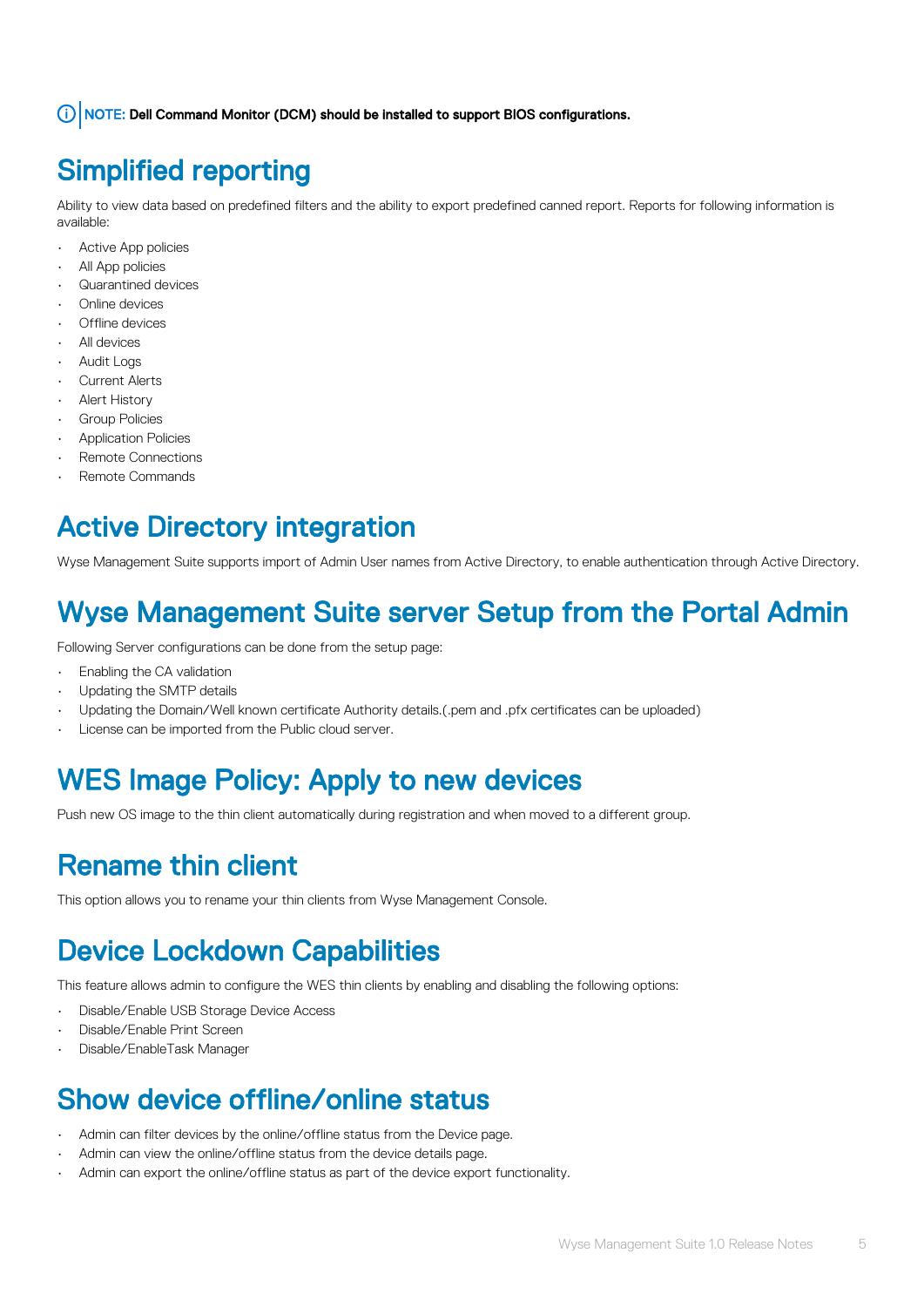#### Thin Client Send Message

- This feature is supported in ThinOS version 8.4 Beta where admin can send message to ThinOS devices.
- This feature is supported on WES/Linux/ThinLinux as well.

#### Thin client log file pull

- Thin client logs can be fetched from the Wyse Management Suite server.
- ThinOS will upload the syslog.
- WES/Linux will upload the WDA agent and system logs.

#### Filter enhancements

- Filtering based on Subnet, OS Type and Platform is added on the device page.
- Filtering based on Device Types, Status and Detail status is added on the Jobs page.

#### Wyse Management Suite localization (Preview)

• Wyse Management Suite supports switching between English and Canadian French.

#### Simplified registration

Simplified registration is supported on Windows Embedded Systems and ThinLinux.

- For public cloud, register your thin clients by providing Wyse Management Suite URL and group token. You do not have to supply MQTT server URL.
- For private cloud, register your thin clients by providing Wyse Management Suite URL and optionally a group token. Group token is an optional parameter in a single tenant private cloud server and the devices are registered to the unmanaged groups if the group token is not provided.

#### Discover Thin Clients using DNS SRV records

Auto discover Wyse Management Suite server using the DNS SRV record with following info:

- Wyse Management Suite Server URL
	- DNS Record Type : DNS SRV
	- Record Name : \_Wyse Management Suite\_MGMT.\_tcp.<Domain>
	- Example : Wyse Management Suite-betaserver.Dell.com
- Group Token
	- DNS Record Type : DNS Text
	- Record Name : \_Wyse Management Suite\_GROUPTOKEN.<Domain>
	- Example : defa-defadefa
- CA Validation
	- DNS Record Type : DNS Text
	- Record Name : \_Wyse Management Suite\_CAVALIDATION.<Domain>
	- Example : True
- DHCP option tag for CA validation
	- Configure option tag 167 string value

#### (i) NOTE:

- Upgrading from WES WDA 12.1 to 13.0 fails if self-signed certificate is not installed/imported on client devices.
- Admin must install platform utility before installing WDA agent on SUSE and Thin Linux platforms.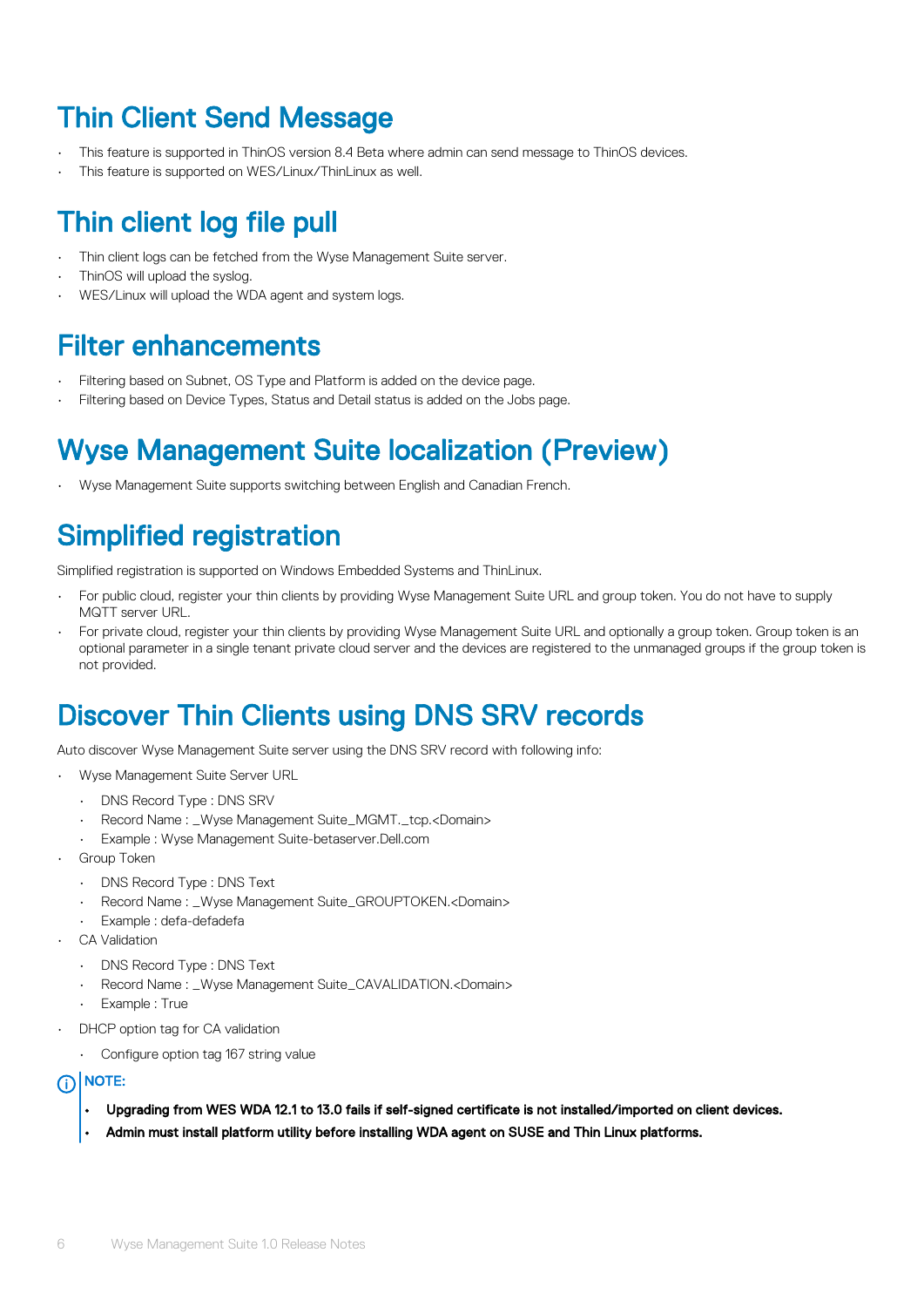# <span id="page-6-0"></span>Tested platforms

#### Table 2. Tested platforms

| <b>Thin Clients</b> | <b>Device Type</b>                    | <b>Teste</b> |
|---------------------|---------------------------------------|--------------|
| Linux               | Wyse 5010 thin client                 | 11.3.1       |
|                     | Wyse 7010 thin client                 |              |
|                     | Wyse 5020 thin client                 |              |
|                     | Wyse 7020 thin client                 |              |
| ThinLinux           | Wyse 5020 thin client                 | 1.0.3        |
|                     | Wyse 5060 thin client                 |              |
|                     | Wyse 7020 thin client                 |              |
|                     | Wyse 3030 LT thin client              |              |
| WES7                | Wyse 5010 thin client                 | 895          |
|                     | Wyse 7010 thin client                 |              |
|                     | Wyse 5020 thin client                 |              |
|                     | Wyse 7020 thin client                 |              |
|                     | Wyse 3030 thin client                 |              |
|                     | Wyse 7010 Extended thin client        |              |
| WES7P               | Wyse 5010 thin client                 | 896          |
|                     | Wyse 7010 thin client                 |              |
|                     | Wyse 5020 thin client                 |              |
|                     | Wyse 7020 thin client                 |              |
|                     | Wyse 7010 Extended thin client        |              |
|                     | Wyse 7040 thin client                 | 7020         |
|                     | Latitude 3460 mobile thin client      | 7041         |
|                     | Latitude E7270 mobile thin client     | 7010         |
|                     | Wyse 5060 thin client                 | 7038         |
| Windows 10 IoT      | Wyse 5020 thin client                 | <b>OAOF</b>  |
|                     | Wyse 7020 thin client                 |              |
| WE8S                | Wyse 5010 thin client                 | 924          |
|                     | Wyse 7010 thin client                 |              |
|                     | Wyse 5020 thin client                 |              |
|                     | Wyse 7020 thin client                 |              |
| ThinOS              | Wyse 5040 AIO                         | 8.3 H        |
|                     | Wyse 3010 thin client                 |              |
|                     | Wyse 3020 thin client,                |              |
|                     | Wyse 5010 thin client (ThinOS, PCOIP) |              |
|                     | Wyse 7010 thin client                 |              |
|                     |                                       |              |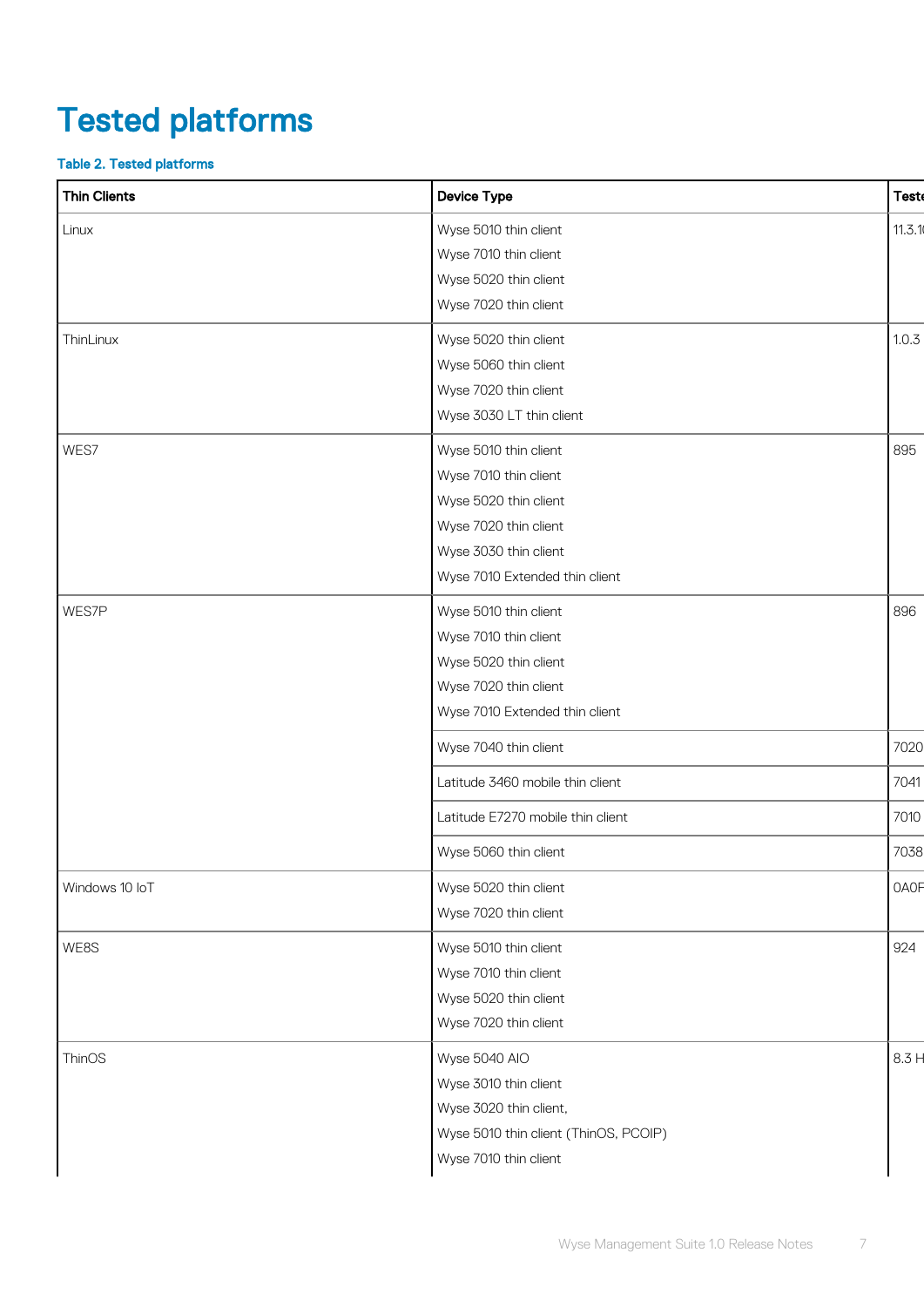<span id="page-7-0"></span>

| <b>Thin Clients</b> | Device Type              | <b>Test</b> |
|---------------------|--------------------------|-------------|
|                     | Wyse 3030 LT thin client |             |
|                     | Wyse 5060 thin client    |             |
|                     | Wyse 3040 Thin Client    |             |

### Windows 2012 Server configuration requirement

- Minimum requirements for the Wyse Management Suite operations are as follows:
	- Supported Operating System Windows server 2012 R2
	- Minimum CPU requirements 4 CPU
	- Minimum Disk Space –40 GB
	- Minimum Memory (RAM) 8 GB
- For 50K+ devices
	- Supported Operating System Windows server 2012 R2
	- Minimum CPU requirements 4 CPU
	- Minimum Disk Space –120 GB
	- Minimum Memory (RAM) 16 GB

#### Windows 2016 Server configuration requirement

Minimum requirements for the Wyse Management Suite operations are as follows:

- Supported Operating System Windows server 2016.
- Minimum CPU requirements 4 CPU
- Minimum Disk Space –40 GB
- Minimum Memory (RAM) 8 GB
- Supported browers:
	- Firefox version 52.0 and above
	- Chrome version 58.0 and above
	- Internet Explorer version 11

## Supported OS matrix

#### Table 3. Supported OS matrix

| OS type                 | <b>Wyse Management Suite server</b> | <b>Wyse Management Suite Repository</b> | R              |
|-------------------------|-------------------------------------|-----------------------------------------|----------------|
| Windows 2012 R2 ENG     | Yes                                 | Yes                                     | Yρ             |
| Windows 2012 R2 French  | Yes                                 | Yes                                     | N <sub>d</sub> |
| Windows 2012 R2 Italy   | Yes                                 | Yes                                     | N <sub>0</sub> |
| Windows 2012 R2 German  | Yes                                 | Yes                                     | Νd             |
| Windows 2012 R2 Spanish | Yes                                 | Yes                                     | Νd             |
| Windows 2016 ENG        | Yes                                 | Yes                                     | Yρ             |
| Windows 2016 French     | Yes                                 | Yes                                     | N <sub>d</sub> |
| Windows 2016 Italy      | Yes                                 | Yes                                     | Νd             |
| Windows 2016 German     | Yes                                 | Yes                                     | N <sub>0</sub> |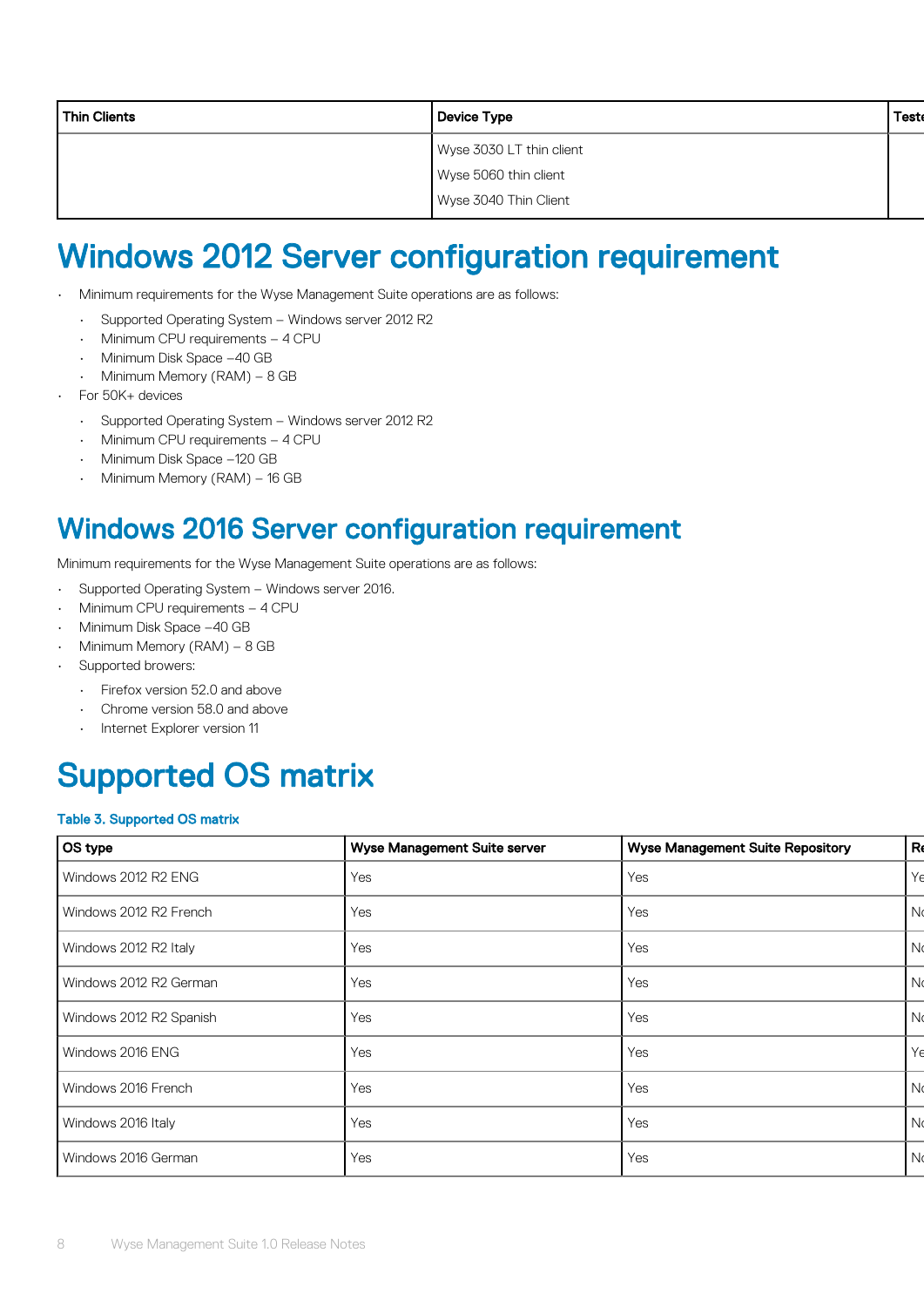<span id="page-8-0"></span>

| OS type              | Wyse Management Suite server | <b>Wyse Management Suite Repository</b> | D.<br>. $\mathbf{r}$ |
|----------------------|------------------------------|-----------------------------------------|----------------------|
| Windows 2016 Spanish | Yes                          | Yes                                     |                      |

## Software information

#### Table 4. Software information

| <b>File Name</b>                       | Description                      |
|----------------------------------------|----------------------------------|
| WMS.exe                                | Wyse Management Suite server     |
| WMS Repo.exe                           | Wyse Management Suite Repository |
| MerlinPackage Common.exe               | Merlin package                   |
| WDA 13.0.0.167_x64.exe                 | WDA package for 64 bit devices.  |
| WDA 13.0.0.167 x64 WIE10.exe           | WDA package for WIE10 devices.   |
| WDA 13.0.0.167 x86.exe                 | WDA package for 32 bit devices.  |
| wda-2.0.11-00.1.sletc11sp3.rpm         | WDA package for SUSE Linux       |
| platform util-1.0.3-0.1.sletc11sp3.rpm | Platform utility for SUSE Linux  |
| wda-2.0.24-00.01.x86 64.rpm            | WDA package for Thin Linux       |
| platform util-1.0.12-0.3.x86 64.rpm    | Platform utility for Thin Linux  |

## Known issues

#### Table 5. Known issues

| SI no.         | <b>Issue</b>                                                                                     | Workaround                                                                            |
|----------------|--------------------------------------------------------------------------------------------------|---------------------------------------------------------------------------------------|
|                | Email alert notifications are not working                                                        | Configure the SMTP server t                                                           |
| $ 2\rangle$    | Wake on LAN is not working                                                                       | Enable the local or remote file                                                       |
| 3              | Unknown File type warning messages is displayed while double clicking the Launch CCM icon.       | Check the security settings o                                                         |
| $\overline{4}$ | WDA agent upgrade is not working from WDA 12.1 to 13.0 version in private cloud.                 | Make sure the server is confi<br>WDA or Register the device<br>repository using HTTP. |
| 5              | Not able to pull the TC Log file when Thin Linux device is not in Sync with NTP server           | Configure the device with pr                                                          |
| l 6            | " Error in syncing TC files " Alert is popping up when user try to sync the file repository      | Make sure the local repositor<br>is popped up while copying th                        |
|                | Events are not listing when filtered with custom filter                                          | Provide the end date as next                                                          |
| 8              | File download (Wallpaper, cert etc) fails for WTOS when server is out of time sync               | Configure the device with pr                                                          |
| l 9            | WTOS DHCP discovery does not happen when already DNS SRV tags are available with blank<br>values | Remove the empty DNS tags                                                             |
| 10             | Advanced apps & data is not supported with Legacy On premise gateway.                            | It is recommended to use new                                                          |
|                |                                                                                                  |                                                                                       |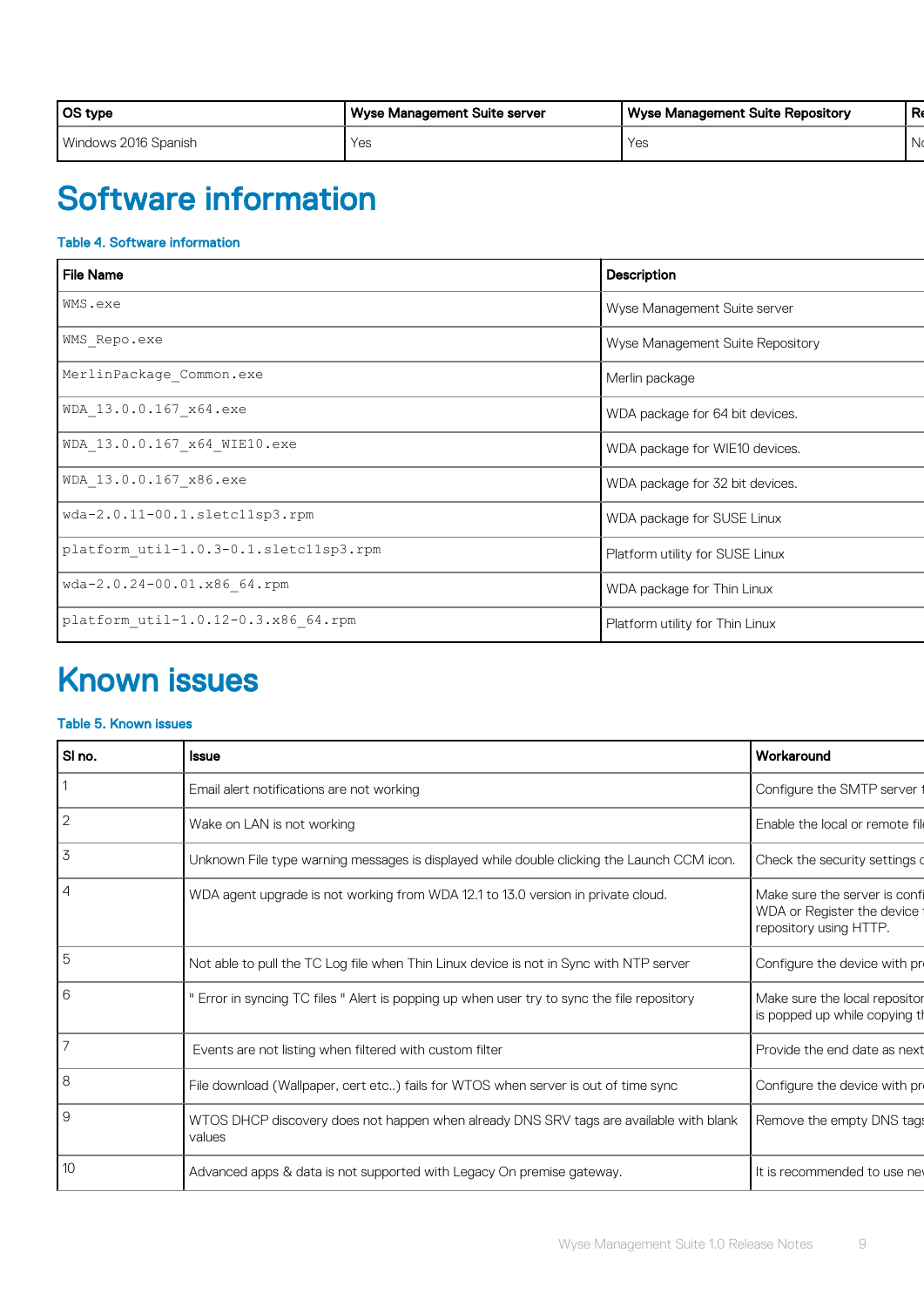| SI no. | <b>Issue</b>                                                                                              | l Workaround                   |
|--------|-----------------------------------------------------------------------------------------------------------|--------------------------------|
|        | Wyse Management Suite UI is not opening properly in Internet Explorer                                     | Disable Internet Explorer enh  |
|        |                                                                                                           | Disable the Compatibility view |
| 12     | Apply to new devices not working for WTOS app policies during registration.                               | Create a job to push the app   |
| 13     | Moving a WTOS device to different group the status of the resultant event is moving to<br>Canceled state. | I N/A                          |